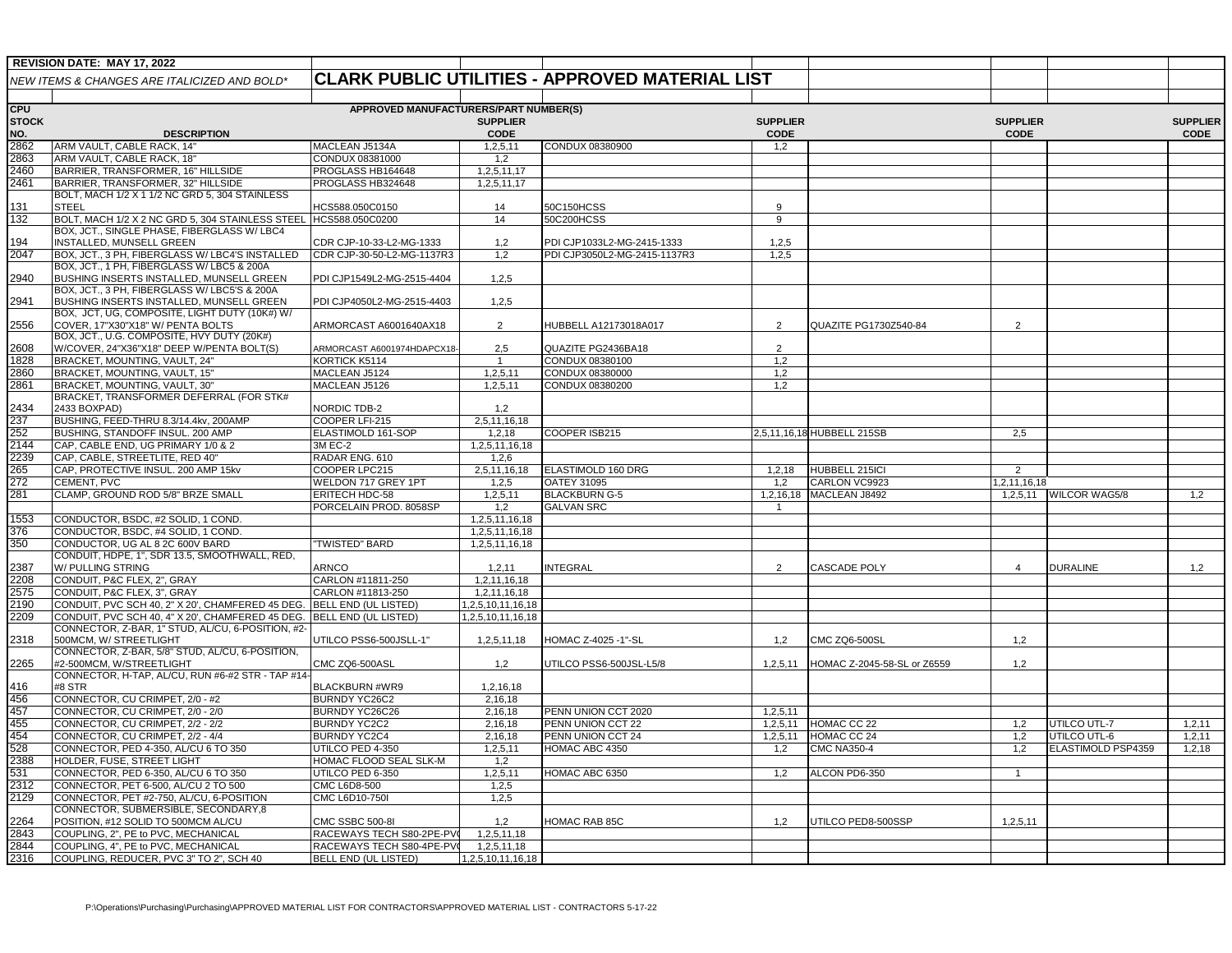|                     | <b>REVISION DATE: MAY 17, 2022</b>                                                       |                                                      |                                        |                                                        |                                |                                  |                                |                            |                                |
|---------------------|------------------------------------------------------------------------------------------|------------------------------------------------------|----------------------------------------|--------------------------------------------------------|--------------------------------|----------------------------------|--------------------------------|----------------------------|--------------------------------|
|                     | NEW ITEMS & CHANGES ARE ITALICIZED AND BOLD*                                             |                                                      |                                        | <b>CLARK PUBLIC UTILITIES - APPROVED MATERIAL LIST</b> |                                |                                  |                                |                            |                                |
| <b>CPU</b>          |                                                                                          | APPROVED MANUFACTURERS/PART NUMBER(S)                |                                        |                                                        |                                |                                  |                                |                            |                                |
| <b>STOCK</b><br>NO. | <b>DESCRIPTION</b>                                                                       |                                                      | <b>SUPPLIER</b><br><b>CODE</b>         |                                                        | <b>SUPPLIER</b><br><b>CODE</b> |                                  | <b>SUPPLIER</b><br><b>CODE</b> |                            | <b>SUPPLIER</b><br><b>CODE</b> |
| 2336                | COUPLING, REDUCER, PVC 4" TO 2", SCH 40                                                  | <b>BELL END (UL LISTED)</b>                          | 1,2,5,10,11,16,18                      |                                                        |                                |                                  |                                |                            |                                |
| 2266                | COVER, CONNECTOR, Z-BAR, 6-POSITION                                                      | CMC ZLC-3                                            | 1,2                                    | JTILCO PSS B-2                                         | 1,2,5,11                       | HOMAC EZ 5912-3                  | 1,2                            | BLACKBURN TZB6559D58       | 1,2,16,18                      |
| 573                 | COVER, CONNECTOR, 4-350 PVC (FOR 528)                                                    | <b>CMC NC6-350</b>                                   | 1,2                                    | HOMAC BB-13                                            | 1,2                            | <b>ALCON CVC</b>                 | 1,2                            |                            |                                |
| 574                 | COVER, CONNECTOR, 6-500 PVC (FOR 531)                                                    | <b>CMC NC6-500</b>                                   | 1,2                                    |                                                        |                                |                                  |                                |                            |                                |
| 2176                | COVER, CONNECTOR, 6-750 PVC (FOR 2129)                                                   | CMC LDC-2                                            | 1,2,5                                  | HOMAC, SB2163-12                                       | 1,2                            | POLARIS 50750HK12                | 2,5                            |                            |                                |
| 2435                | COVER, FOR GROUND SLEEVE (2433)                                                          | PROGLASS LTX4238                                     | 1,11,17                                |                                                        |                                |                                  |                                |                            |                                |
| 2391                | ELBOW CABLE SEALING 1/0 URD, 175 MIL INSUL                                               | 3M 8452                                              | 1,2,5,11,16,18                         |                                                        |                                |                                  |                                |                            |                                |
| 2391B               | ELBOW CABLE SEALING 1/0 URD, 175 MIL INSUL                                               | RAYCHEM RVS-13-SK                                    | 1,2,11,16,18                           |                                                        |                                |                                  |                                |                            |                                |
| 1312                | ELBOW LB 1/0, 200A, 175/220 MIL INSUL                                                    | EATON #LEJ215AB06TY                                  | 2,5,11,16,18                           | ABB (Elastimold) #162LRJS-B5240                        | 1,2,18                         |                                  |                                |                            |                                |
| 1531                | ELBOW, PVC, 2", 90 DEG, 36" RADIUS, SCH 40                                               | (1) BELL END (UL LISTED)                             | 1,2,5,10,11,16,18                      |                                                        |                                |                                  |                                |                            |                                |
| 1532                | ELBOW, PVC, 2", 90 DEG, 24" RADIUS, SCH 40                                               | (1) BELL END (UL LISTED)                             | 1,2,5,10,11,16,18                      |                                                        |                                |                                  |                                |                            |                                |
| 3015                | ELBOW, PVC, 2", 22 1/2 DEG, 36" RADIUS, SCH 40,                                          | (1) BELL END (UL LISTED)                             | 1,2,5,10,11,16,18                      |                                                        |                                |                                  |                                |                            |                                |
| 3016<br>2574        | ELBOW, PVC, 2", 45 DEG, 36" RADIUS, SCH 40<br>ELBOW, PVC, 3", 90 DEG, 24" RADIUS, SCH 40 | (1) BELL END (UL LISTED)<br>(1) BELL END (UL LISTED) | 1,2,5,10,11,16,18<br>1,2,5,10,11,16,18 |                                                        |                                |                                  |                                |                            |                                |
| 1655                | ELBOW, PVC, 3", 45 DEG, 24" RADIUS, SCH 40                                               | (1) BELL END (UL LISTED)                             | 1,2,5,10,11,16,18                      |                                                        |                                |                                  |                                |                            |                                |
| 1535                | ELBOW, PVC, 4", 90 DEG, 36" RADIUS, SCH 40                                               | (1) BELL END (UL LISTED)                             | 1,2,5,10,11,16,18                      |                                                        |                                |                                  |                                |                            |                                |
| 1536                | ELBOW, PVC, 4", 90 DEG, 24" RADIUS, SCH 40                                               | (1) BELL END (UL LISTED)                             | 1,2,5,10,11,16,18                      |                                                        |                                |                                  |                                |                            |                                |
| 2140                | ELBOW, PVC, 4", 11 DEG, 36" RADIUS, SCH 40                                               | STRAIGHT ENDS (UL LISTED)                            | 1,2,5,10,11,16,18                      |                                                        |                                |                                  |                                |                            |                                |
| 3017                | ELBOW, PVC, 4", 22 1/2 DEG, 36" RADIUS, SCH 40                                           | (1) BELL END (UL LISTED)                             | 1,2,5,10,11,16,18                      |                                                        |                                |                                  |                                |                            |                                |
| 3018                | ELBOW, PVC, 4", 45 DEG, 36" RADIUS, SCH 40                                               | (1) BELL END (UL LISTED)                             | 1,2,5,10,11,16,18                      |                                                        |                                |                                  |                                |                            |                                |
|                     | ENCLOSURE, CABLE LOOP, FIBERGLASS 30"X30"X8"                                             |                                                      |                                        |                                                        |                                |                                  |                                |                            |                                |
| 1821                | W/5" FLNGE                                                                               | NORDIC LP-77                                         | 1,2,5                                  | PROGLASS LE29830                                       | 1,11,17                        |                                  |                                |                            |                                |
|                     | ENCLOSURE, ELBOW (EE), 3PH, FIBERGLASS                                                   |                                                      |                                        |                                                        |                                |                                  |                                |                            |                                |
| 2213<br>2388        | 72"X49"X44", MUNSELL GREEN<br>HOLDER, FUSE, STREET LIGHT                                 | CDR SPM-540-53DF3MG<br>HOMAC FLOOD SEAL SLK-M        | 1,2<br>1,2                             | PDI CJP-30-50-L2-MG                                    | 1,2,5                          |                                  |                                |                            |                                |
|                     | INDICATOR, FAULT, 400A TEST POINT, VOLTAGE                                               |                                                      |                                        |                                                        |                                |                                  |                                |                            |                                |
| 2694                | RESET, 1 PH. UG                                                                          | SCHWEITZER TPR#BH6G                                  | 1,2,5,11                               |                                                        |                                |                                  |                                |                            |                                |
|                     | LUBRICANT, CABLE PULLING, LIQUID, TYPE PJ, (1                                            |                                                      |                                        |                                                        |                                |                                  |                                |                            |                                |
| 1608                | GAL)                                                                                     | POLYWATER PJ-128                                     | 1,2,5,11,18                            |                                                        |                                |                                  |                                |                            |                                |
|                     | LUBRICANT, CABLE PULLING, LIQUID, TYPE PJ, (5                                            |                                                      |                                        |                                                        |                                |                                  |                                |                            |                                |
| 1609                | GAL)                                                                                     | POLYWATER PJ-640                                     | 1,2,5,11,18                            |                                                        |                                |                                  |                                |                            |                                |
| 2789                | LUBRICANT, FRONT END BAGS, 1 QUART FOR 2" & 3"<br>CONDUIT                                | POLYWATER J-27                                       |                                        |                                                        |                                |                                  |                                |                            |                                |
|                     | LUBRICANT, FRONT END BAGS, 1/2 GAL FOR 4" & 6"                                           |                                                      | 1,2,5,11,18                            |                                                        |                                |                                  |                                |                            |                                |
| 2790                | <b>CONDUIT</b>                                                                           | POLYWATER J-55                                       | 1,2,5,11,18                            |                                                        |                                |                                  |                                |                            |                                |
| 343                 | LUBRICANT, SILICONE                                                                      | NOVAGARD G623                                        | 1,2                                    |                                                        |                                |                                  |                                |                            |                                |
| 842                 | LUG, TRANSFORMER, 8 SOL-2/0 STR, 4 WAY                                                   | COOPER 0701528A05                                    | 2,16,18                                | PENN UNION HGSE-020                                    | 1,2,5,11                       | <b>BLACKBURN TTC2</b>            |                                | 1,2,16,18 ANDERSON GTC534A | $\overline{2}$                 |
| 2210                | MARKER, UNDERGROUND, DISC, FULL RANGE                                                    | 3M 1251                                              | 1,2,5,11,16,18                         |                                                        |                                |                                  |                                |                            |                                |
| 901                 | MODULE, LBC4 UG W/O BRACKET                                                              | ELASTIMOLD 164J4-5 W/O BRK                           | 1,2,5,18                               | HUBBELL 215J4U                                         | 1,2                            | COOPER LJ215C4U                  | 2,5,11,16,18                   |                            |                                |
| 2170                | PAD, TRANS. CONCRETE, 3PH 75-1500 KVA UTP4                                               | USE CPU STANDARD UTP4                                | 5,7,8,11                               |                                                        |                                |                                  |                                |                            |                                |
| 929                 | PAD, TRANSFORMER, 42" X 42", 1PH, 25-75kVA                                               | ARMORCAST A6001879-1227                              | 2,5                                    | QUAZITE PH42421227507                                  | 2,11                           |                                  |                                |                            |                                |
| 930                 | PAD, TRANSFORMER, 48" X 46", 1PH, 100kVA ONLY                                            | <b>QUAZITE PH48461826G3S</b>                         | 2,11,16                                | ARMORCAST A6001998                                     | 2,5                            |                                  |                                |                            |                                |
| N/A                 | PAD, TRANSFORMER, 112" X 84", UTP5<br>PEDESTAL, ABOVE GRD W/ CONN'S & COVERS,            | OLDCASTLE 0370133                                    | 8                                      |                                                        |                                |                                  |                                |                            |                                |
| 2562                | MUNSELL GRN                                                                              | COLUMBIA PF300C1G-MG188                              | 1,2                                    | CMC PF300-LI350-6IUH                                   | 1,2                            | NORDIC PSPF-101538-MG-L6350A-CCF | 1,2,5                          |                            |                                |
| 2697                | PLUG, PLASTIC, BLACK FOR 2" PVC CONDUIT                                                  | EAGLE 61800200                                       | 1,11                                   | <b>RIDGELINE UTP20</b>                                 | 1,2                            |                                  |                                |                            |                                |
| 2698                | PLUG, PLASTIC, BLACK FOR 4" PVC CONDUIT                                                  | EAGLE 61800400                                       | 1,11                                   | RIDGELINE UTP40                                        | 1,2                            |                                  |                                |                            |                                |
| 1124                | ROD, GRD 5/8in X 8 ft, CU CLAD                                                           | GALVAN 6258                                          | 1,5                                    | <b>ERITECH 615880</b>                                  | 1,2,5,11                       |                                  |                                |                            |                                |
| 2592                | TAPE, PULLING 3/4" WIDE, 2500#, 5000 FT.                                                 | HERCULINE HL-P2500W-5K                               | 2,11,19,20                             | <b>DURALINE 20000080</b>                               | 1,2                            |                                  |                                |                            |                                |
| 2592A               | TAPE, PULLING 3/4" WIDE, 2500#, 1000 FT.                                                 | HERCULINE HL-P2500W-1K                               | 2,11,19,20                             | <b>DURALINE 20000073</b>                               | 1,2                            |                                  |                                |                            |                                |
|                     | BOXPAD, 1PH, TRANSFORMER, FIBERGLASS,                                                    |                                                      |                                        |                                                        |                                |                                  |                                |                            |                                |
| 2433                | 42"X38"X20"                                                                              | PROGLASS TX423820                                    | 1,11,17                                |                                                        |                                |                                  |                                |                            |                                |
|                     |                                                                                          | OLDCASTLE 575LA W/                                   |                                        |                                                        |                                |                                  |                                |                            |                                |
|                     |                                                                                          | GROUND INSERTS AND 57T-2-<br>332NS COVER             | 8                                      |                                                        |                                |                                  |                                |                            |                                |
| 2722<br>2957        | VAULT, 575LA, UFER GROUND, NON-SLIP LID<br>VALUT, W/ LID, 612 3LA, UFER GROUND           | OLDCASTLE 612 3 LA CLARK                             | 8                                      |                                                        |                                |                                  |                                |                            |                                |
| N/A                 | VALUT, 6' X 4' X 3'-6"                                                                   | OLDCASTLE 644LA                                      | 8                                      |                                                        |                                |                                  |                                |                            |                                |
| 1415                | WASHER, 2"X3", 3/16" X 9/16" SLOTTED HOLE                                                | WILLAMETTE MFG #9/16-GW                              | 2,11                                   |                                                        |                                |                                  |                                |                            |                                |
| 1245                | <b>WRAP, TIE PLASTIC 8"</b>                                                              | T&B TY5272MX                                         | 1,11                                   |                                                        |                                |                                  |                                |                            |                                |
| 1245                | WRAP, TIE PLASTIC 13"                                                                    | <b>T&amp;B TY527MX</b>                               | 1,11                                   |                                                        |                                |                                  |                                |                            |                                |
|                     |                                                                                          |                                                      |                                        |                                                        |                                |                                  |                                |                            |                                |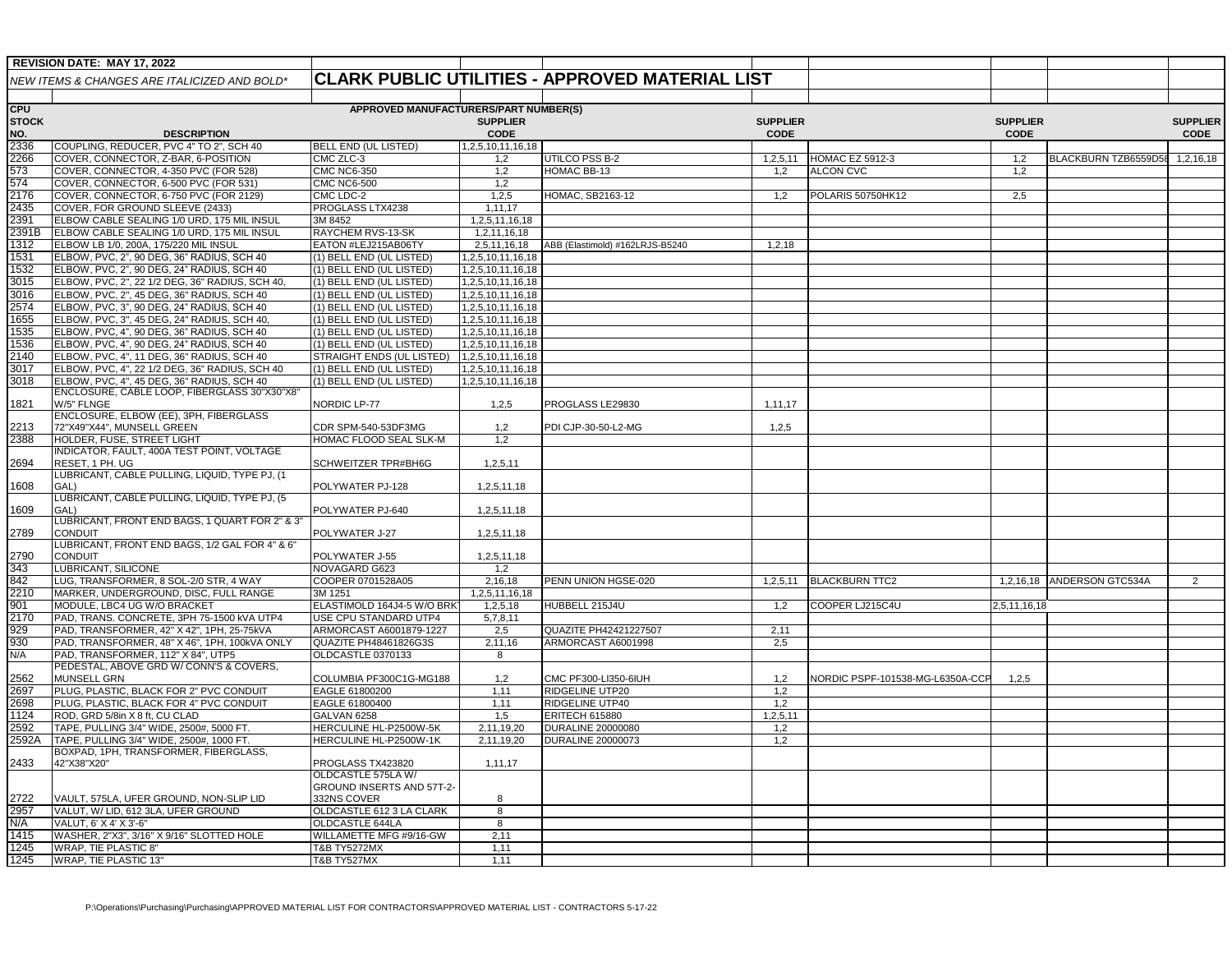|                                                                                                                                                                            | <b>REVISION DATE: MAY 17, 2022</b>                                                                                                   |                                                       |                 |                                                        |                 |                          |                 |                           |                 |
|----------------------------------------------------------------------------------------------------------------------------------------------------------------------------|--------------------------------------------------------------------------------------------------------------------------------------|-------------------------------------------------------|-----------------|--------------------------------------------------------|-----------------|--------------------------|-----------------|---------------------------|-----------------|
|                                                                                                                                                                            | NEW ITEMS & CHANGES ARE ITALICIZED AND BOLD*                                                                                         |                                                       |                 | <b>CLARK PUBLIC UTILITIES - APPROVED MATERIAL LIST</b> |                 |                          |                 |                           |                 |
|                                                                                                                                                                            |                                                                                                                                      |                                                       |                 |                                                        |                 |                          |                 |                           |                 |
| <b>CPU</b>                                                                                                                                                                 |                                                                                                                                      | APPROVED MANUFACTURERS/PART NUMBER(S)                 |                 |                                                        |                 |                          |                 |                           |                 |
| <b>STOCK</b>                                                                                                                                                               |                                                                                                                                      |                                                       | <b>SUPPLIER</b> |                                                        | <b>SUPPLIER</b> |                          | <b>SUPPLIER</b> |                           | <b>SUPPLIER</b> |
| NO.                                                                                                                                                                        | <b>DESCRIPTION</b>                                                                                                                   |                                                       | CODE            |                                                        | <b>CODE</b>     |                          | <b>CODE</b>     |                           | CODE            |
|                                                                                                                                                                            | <b>UNDERGROUND TAGGING SYSTEM</b>                                                                                                    |                                                       |                 |                                                        |                 |                          |                 |                           |                 |
| 2588                                                                                                                                                                       | HOLDER, IDENTIFICATION TAGS, 4 POSITION                                                                                              | Tech Products PH105                                   | 1,2,5,11        |                                                        |                 |                          |                 |                           |                 |
| 2589                                                                                                                                                                       | HOLDER, IDENTIFICATION TAGS, 8 POSITION                                                                                              | Tech Products PH108                                   | 1,2,5,11        |                                                        |                 |                          |                 |                           |                 |
| <b>VARIOU</b>                                                                                                                                                              | <b>ISTAG, CHARACTER</b>                                                                                                              | Tech Products ELHKYX, XXX                             | 1,2,5,11        |                                                        |                 |                          |                 |                           |                 |
| 2591                                                                                                                                                                       | BOX, STEEL STORAGE FOR TAGS                                                                                                          | Tech Products SB-1                                    | 1,2,5,11        |                                                        |                 |                          |                 |                           |                 |
|                                                                                                                                                                            | PRIMARY AND SECONDARY CABLE                                                                                                          |                                                       |                 | <b>SEE CABLE SPECIFICATIONS*</b>                       |                 |                          |                 |                           |                 |
| 2390                                                                                                                                                                       | CABLE, 15KV UG AL 1/0 EPR 175M INS.W/050 JKT                                                                                         | KERITE                                                | 1,2             | <b>OKONITE</b>                                         | 2               | <b>CME</b>               | $\mathbf{1}$    |                           |                 |
|                                                                                                                                                                            |                                                                                                                                      | ONLY MANUFACTURERS LISTED ARE APPROVED AS OF 8/2010   |                 |                                                        |                 |                          |                 |                           |                 |
| 361                                                                                                                                                                        | COND, UG AL 4/0 3C 600v "SWEETBRIAR" UL Labeled                                                                                      | SUPPLIERS: 1,2,5,11,16,18 (SEE CABLE SPECIFICATIONS)* |                 |                                                        |                 |                          |                 |                           |                 |
| 362                                                                                                                                                                        | COND, UG AL 350 3C 600v "WESLEYAN" UL Labeled                                                                                        | SUPPLIERS: 1,2,5,11,16,18 (SEE CABLE SPECIFICATIONS)* |                 |                                                        |                 |                          |                 |                           |                 |
| 2922                                                                                                                                                                       | COND, UG AL 4/0 4C 600V, "WAKE FOREST" UL Labeled                                                                                    | SUPPLIERS: 1,2,5,11,16,18 (SEE CABLE SPECIFICATIONS)* |                 |                                                        |                 |                          |                 |                           |                 |
| 2923                                                                                                                                                                       | COND, UG AL 350 4C 600V, "SLIPPERY ROCK" UL Label SUPPLIERS: 1,2,5,11,16,18 (SEE CABLE SPECIFICATIONS)'                              |                                                       |                 |                                                        |                 |                          |                 |                           |                 |
|                                                                                                                                                                            | 1 PHASE AND 3 PHASE PAD TRANSFORMERS                                                                                                 |                                                       |                 | <b>SEE TRANSFORMER SPECIFICATIONS*</b>                 |                 |                          |                 |                           |                 |
|                                                                                                                                                                            | <b>1 PHASE PAD TRANSFORMERS</b>                                                                                                      |                                                       |                 | <b>MAX. NO LOAD LOSS</b>                               |                 | <b>MAXIMUM LOAD LOSS</b> |                 | <b>MAX. FAULT CURRENT</b> |                 |
| 1317                                                                                                                                                                       | 25 KVA, 240/120, 12470 GRD Y 7200, 4 TAPS BELOW                                                                                      | SUPPLIERS: 1,2,5,11,12,13,18                          |                 | 80 WATTS                                               |                 | 245 WATTS                |                 | 10,000 AMPS               |                 |
| 1318                                                                                                                                                                       | 50 KVA, 240/120, 12470 GRD Y 7200, 4 TAPS BELOW                                                                                      | SUPPLIERS: 1,2,5,11,12,13,18                          |                 | 115 WATTS                                              |                 | 495 WATTS                |                 | 10,000 AMPS               |                 |
| 320                                                                                                                                                                        | 75 KVA, 240/12O, 12470 GRD Y 7200, 4 TAPS BELOW                                                                                      | SUPPLIERS: 1,2,5,11,12,13,18                          |                 | 174 WATTS                                              |                 | 600 WATTS                |                 | 10,000 AMPS               |                 |
| $\overline{322}$                                                                                                                                                           | 100 KVA, 240/120, 12470 GRD Y 7200, 4 TAPS BELOW                                                                                     | SUPPLIERS: 1,2,5,11,12,13,18                          |                 | 149 WATTS                                              |                 | <b>1045 WATTS</b>        |                 | 14,000 AMPS               |                 |
|                                                                                                                                                                            | <b>3 PHASE PAD TRANSFORMERS</b>                                                                                                      |                                                       |                 | <b>MAX. NO LOAD LOSS</b>                               |                 | <b>MAXIMUM LOAD LOSS</b> |                 | <b>MAX. FAULT CURRENT</b> |                 |
| 1328                                                                                                                                                                       | 75KVA, 208Y/120, 12470 GRDY 7200, 4 TAPS BELOW                                                                                       | SUPPLIERS: 1,2,5,11,12,13,15, 18                      |                 | 255 WATTS                                              |                 | 665 WATTS                |                 | 10,000 AMPS               |                 |
| 329                                                                                                                                                                        | 150KVA, 208Y/120, 12470 GRDY 7200, 4 TAPS BELOW                                                                                      | SUPPLIERS: 1,2,5,11,12,13,15, 18                      |                 | 420 WATTS                                              |                 | <b>1200 WATTS</b>        |                 | 22,000 AMPS               |                 |
| 1331                                                                                                                                                                       | 300KVA, 208Y/120, 12470 GRDY 7200, 4 TAPS BELOW                                                                                      | SUPPLIERS: 1,2,5,11,12,13,15, 18                      |                 | 645 WATTS                                              |                 | 2025 WATTS               |                 | 42,000 AMPS               |                 |
| 332                                                                                                                                                                        | 500KVA, 208Y/120, 12470 GRDY 7200, 4 TAPS BELOW                                                                                      | SUPPLIERS: 1,2,5,11,12,13,15, 18                      |                 | 870 WATTS                                              |                 | 3395 WATTS               |                 | 65,000 AMPS               |                 |
| 1333                                                                                                                                                                       | 750KVA, 208Y/120, 12470 GRDY 7200, 4 TAPS BELOW                                                                                      | SUPPLIERS: 1,2,5,11,12,13,15, 18                      |                 | 950 WATTS                                              |                 | 6100 WATTS               |                 | 65,000 AMPS               |                 |
| 1334                                                                                                                                                                       | 1000KVA, 208Y/120, 12470 GRDY 7200, 4 TAPS BELOW                                                                                     | SUPPLIERS: 1,2,5,11,12,13,15, 18                      |                 | <b>1300 WATTS</b>                                      |                 | 6995 WATTS               |                 | 85,000 AMPS               |                 |
| 1337                                                                                                                                                                       | 75 KVA, 480/277,12470 GRDY 7200, 4 TAPS BELOW                                                                                        | SUPPLIERS: 1,2,5,11,12,13,15, 18                      |                 | 260 WATTS                                              |                 | 670 WATTS                |                 | 14,000 AMPS               |                 |
| 338                                                                                                                                                                        | 150KVA, 480/277,12470 GRDY 7200, 4 TAPS BELOW                                                                                        | SUPPLIERS: 1,2,5,11,12,13,15, 18                      |                 | 420 WATTS                                              |                 | 940 WATTS                |                 | 14,000 AMPS               |                 |
| 1340                                                                                                                                                                       | 300KVA, 480/277,12470 GRDY 7200, 4 TAPS BELOW                                                                                        | SUPPLIERS: 1,2,5,11,12,13,15, 18                      |                 | 720 WATTS                                              |                 | <b>1890 WATTS</b>        |                 | 25,000 AMPS               |                 |
| 1341                                                                                                                                                                       | 500KVA, 480/277,12470 GRDY 7200, 4 TAPS BELOW                                                                                        | SUPPLIERS: 1,2,5,11,12,13,15, 18                      |                 | 865 WATTS                                              |                 | 2410 WATTS               |                 | 30,000 AMPS               |                 |
| 342                                                                                                                                                                        | 750KVA, 480/277,12470 GRDY 7200, 4 TAPS BELOW                                                                                        | SUPPLIERS: 1,2,5,11,12,13,15, 18                      |                 | 975 WATTS                                              |                 | 4545 WATTS               |                 | 30,000 AMPS               |                 |
| $ 343\rangle$                                                                                                                                                              | 1000KVA, 480/277,12470 GRDY 7200, 4 TAPS BELOW                                                                                       | SUPPLIERS: 1,2,5,11,12,13,15, 18                      |                 | <b>1100 WATTS</b>                                      |                 | 6300 WATTS               |                 | 50,000 AMPS               |                 |
| 1344                                                                                                                                                                       | 1500KVA, 480/277,12470 GRDY 7200, 4 TAPS BELOW                                                                                       | SUPPLIERS: 1,2,5,11,12,13,15, 18                      |                 | <b>2000 WATTS</b>                                      |                 | 8590 WATTS               |                 | 50,000 AMPS               |                 |
|                                                                                                                                                                            |                                                                                                                                      |                                                       |                 |                                                        |                 |                          |                 |                           |                 |
| SUPPLIER KEY:                                                                                                                                                              |                                                                                                                                      |                                                       |                 |                                                        |                 |                          |                 |                           |                 |
|                                                                                                                                                                            | 1. GENERAL PACIFIC INC, 22414 NE Townsend Way, Fairview, OR 97024 503-907-2900                                                       |                                                       |                 |                                                        |                 |                          |                 |                           |                 |
|                                                                                                                                                                            | 2. WESCO/ANIXTER, 19545 NE Riverside Parkway, Portland, OR 97230 503-943-5100                                                        |                                                       |                 |                                                        |                 |                          |                 |                           |                 |
|                                                                                                                                                                            | BLANK - HELD FOR FUTURE USE                                                                                                          |                                                       |                 |                                                        |                 |                          |                 |                           |                 |
|                                                                                                                                                                            | 4. CASCADE POLY PIPE & CONDUIT, 2257 Progress Way, Woodburn, OR 97071 971-444-0273                                                   |                                                       |                 |                                                        |                 |                          |                 |                           |                 |
|                                                                                                                                                                            | 5. ALPHA NW, 2500 E 5th St. Vancouver, WA 360-209-7800                                                                               |                                                       |                 |                                                        |                 |                          |                 |                           |                 |
|                                                                                                                                                                            | 6. RADAR ENGINEERS, 9535 NE Colfax St, Portland, OR 97220 503-256-3417                                                               |                                                       |                 |                                                        |                 |                          |                 |                           |                 |
|                                                                                                                                                                            | 7. BATTLE GROUND ROCKERY (TAPANI MATERIALS), 915 E. Main St, Battle Ground, WA 98604 360-666-6718                                    |                                                       |                 |                                                        |                 |                          |                 |                           |                 |
|                                                                                                                                                                            | 8. OLDCASTLE PRECAST, 28499 SW Boberg Rd, Wilsonville, OR 97070 503-682-2844                                                         |                                                       |                 |                                                        |                 |                          |                 |                           |                 |
|                                                                                                                                                                            |                                                                                                                                      |                                                       |                 |                                                        |                 |                          |                 |                           |                 |
| 9. VANCOUVER BOLT, 805 W 11th St, Vancouver, WA 98660 360-699-4406                                                                                                         |                                                                                                                                      |                                                       |                 |                                                        |                 |                          |                 |                           |                 |
| 10. RACEWAY TECH. & MFG, INC, 1427 E. 26th St, Tacoma WA 98421 253-274-8477                                                                                                |                                                                                                                                      |                                                       |                 |                                                        |                 |                          |                 |                           |                 |
| 11. PLATT ELECTRIC, 4117B NE Minnehaha, Vancouver, WA 98661 360-699-4833                                                                                                   |                                                                                                                                      |                                                       |                 |                                                        |                 |                          |                 |                           |                 |
| 12. CARLSON SALES, 16506 NE 182nd Ave, Brush Prairie, WA 98606, 360-573-8203<br>13. MCKAIG-EVERGREEN, PO BOX 681, BOTHELL, WA 98041, 206-485-9700                          |                                                                                                                                      |                                                       |                 |                                                        |                 |                          |                 |                           |                 |
|                                                                                                                                                                            |                                                                                                                                      |                                                       |                 |                                                        |                 |                          |                 |                           |                 |
| 14. MT HOOD FASTENER, 1009 SE Lincoln, Portland, OR 97214, 503-233-3330<br>15. MADDDOX INDUSTRIAL TRANSFORMER, 1601 SE Commerce Ave., Battle Ground, WA 98604 360-209-8088 |                                                                                                                                      |                                                       |                 |                                                        |                 |                          |                 |                           |                 |
|                                                                                                                                                                            |                                                                                                                                      |                                                       |                 |                                                        |                 |                          |                 |                           |                 |
|                                                                                                                                                                            | 16. REXEL, 9730 SW Hillman Ct, Bldg 6, Suite 600, Wilsonville, OR 97070, 503-691-7950                                                |                                                       |                 |                                                        |                 |                          |                 |                           |                 |
|                                                                                                                                                                            | 17. PROGLASS, sales@proglassinc.com 253-884-4008<br>18. NORTH COAST ELECTRIC, 5900 NE 88th St #209, Vancouver, WA 98665 360-573-8220 |                                                       |                 |                                                        |                 |                          |                 |                           |                 |
|                                                                                                                                                                            |                                                                                                                                      |                                                       |                 |                                                        |                 |                          |                 |                           |                 |
|                                                                                                                                                                            | 19. PACIFIC STRAPPING, sales@pacstrap.com 206-262-9800                                                                               |                                                       |                 |                                                        |                 |                          |                 |                           |                 |
|                                                                                                                                                                            | 20. VAN PORT RIGGING, 6000 NE 88th St, Bldg C, Suite 106, Vancouver, WA 98665 360-574-1300                                           |                                                       |                 |                                                        |                 |                          |                 |                           |                 |